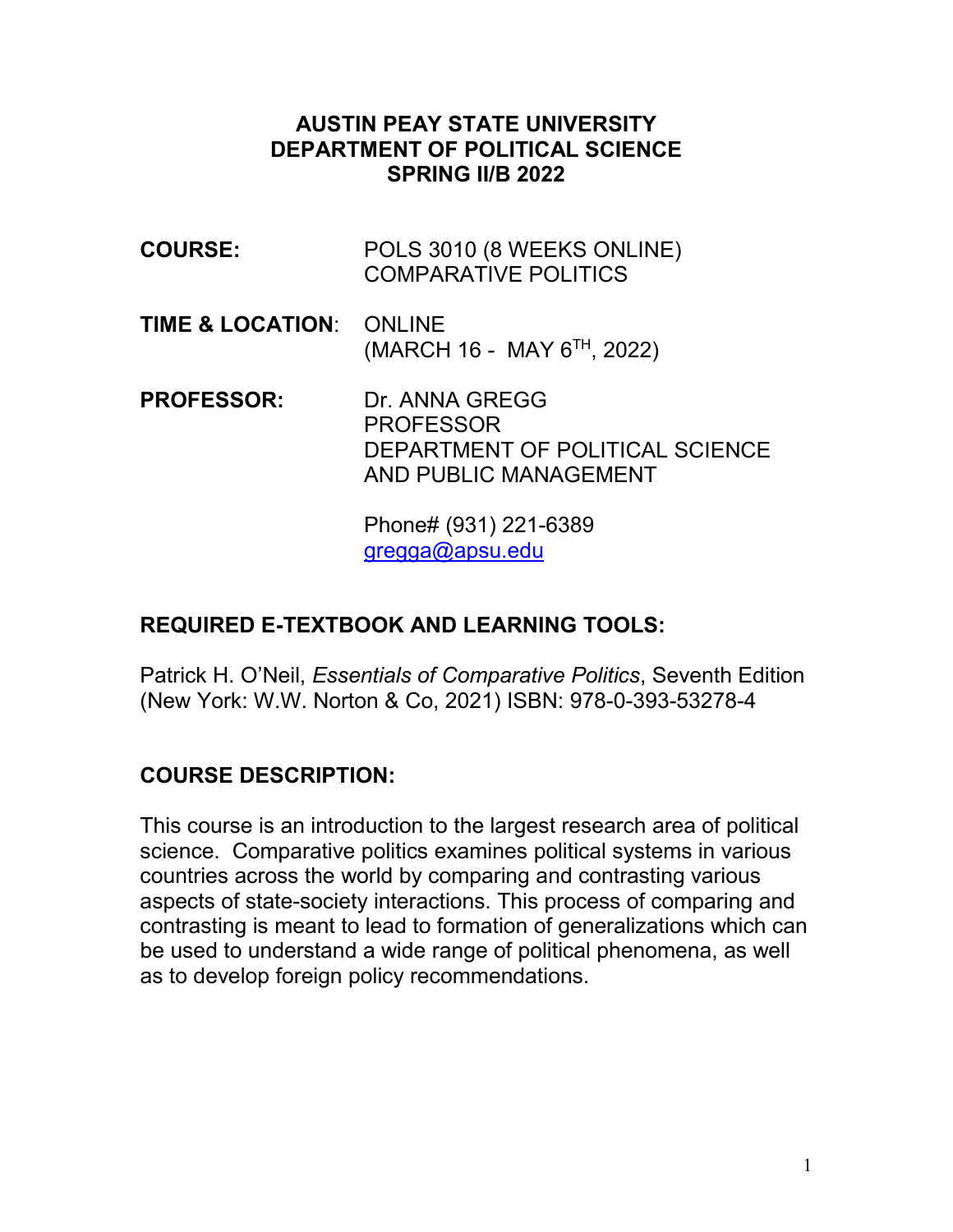## **COURSE OBJECTIVES AND STUDENT LEARNING OUTCOMES:**

- 1. Students' general literacy and written communication skills will be improved through reading the assigned materials, participation in online discussions and writing topical essays for the final examination. Students who successfully complete this course should be able to demonstrate:
	- a. adequate consideration of context, audience, and purpose for writing;
	- b. consistent use of important conventions particular to the discipline
	- c. straightforward language that generally conveys meaning to readers with a few errors;
	- d. control of syntax and sentence mechanics;
	- e. use of credible relevant sources to support expressed ideas.
- 2. Exposure to a variety of cultural and historical circumstances through assigned readings and mediated discussions will sharpen students' diversity awareness and sensitivity.
- 3. Students' logical reasoning and general critical thinking abilities will be enhanced through instructor-to-student feedback, critical essay writing and peer-to-peer interactions during discussions. Students who successfully complete this course should be able to:
	- a. identify issues/problems to be considered critically;
	- b. incorporate relevant and appropriate issues surrounding and influencing contexts;
	- c. analyze and/or evaluate information derived from the source;
	- d. arrive at logical and contextually appropriate conclusion that reflects priority in interpretation of evidence;
- 4. The students' political literacy will be enhanced through doing the assigned readings, participating in discussions, and writing of topical essays as part of the course examinations. Students who successfully complete this course should become: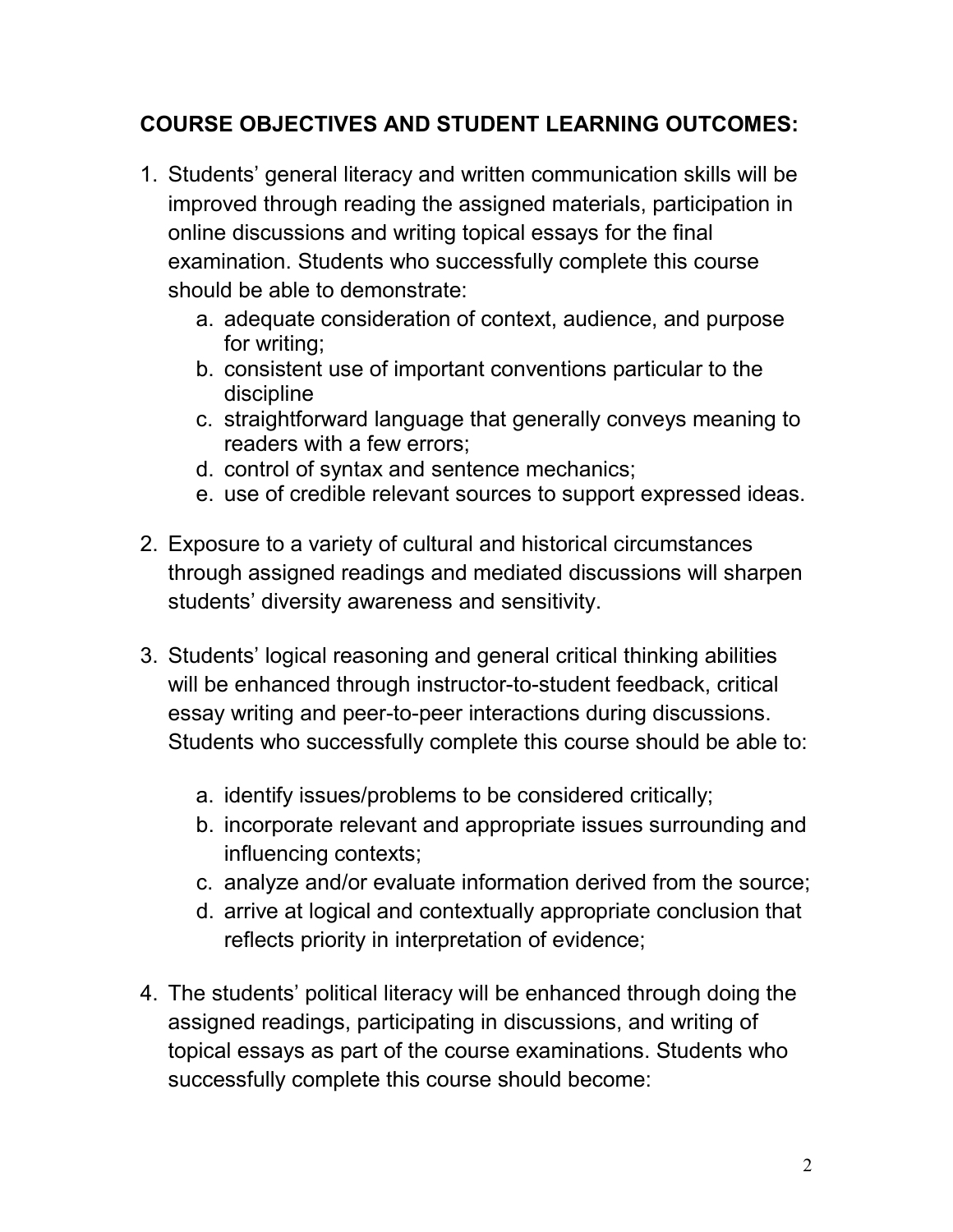- a. informed, open minded, and responsible people who are attentive to diversity across the spectrum of differences;
- b. mindful of how their actions affect both local and global communities;
- c. aware of the world's most pressing and enduring issues collaboratively and equitably.
- 5. The students will gain a broad exposure to the key scientific systematic methodological tools used in the field of international studies. Students who successfully complete this course should be able to:
	- a. Identify a focused and manageable topic for a scientific inquiry;
	- b. incorporate in-depth information from relevant sources that directly relate to topic concepts;
	- c. organize and synthesize evidence to reveal important patterns, differences, or similarities;
	- d. arrive at conclusions that are logically tied to the considered evidence;
	- e. discuss important limitations and implications of the inquiry.
- 6. This course aims at enhancing students' appreciation and interest in the subfield of international studies

## **STUDENT RESPONSIBILITIES:**

It is very important that the students read the assigned materials on time, participate in the weekly discussion forums, take all 6 graded quizzes and the final examination. Students are expected to log in to D2L at least twice a week and complete all weekly assignments by midnight on Sunday of each week.

Please familiarize yourself with Schedule of Assignments (pages 8 and 9 of this syllabus) and let me know right away if you have any questions, scheduling conflicts, or find any discrepancies.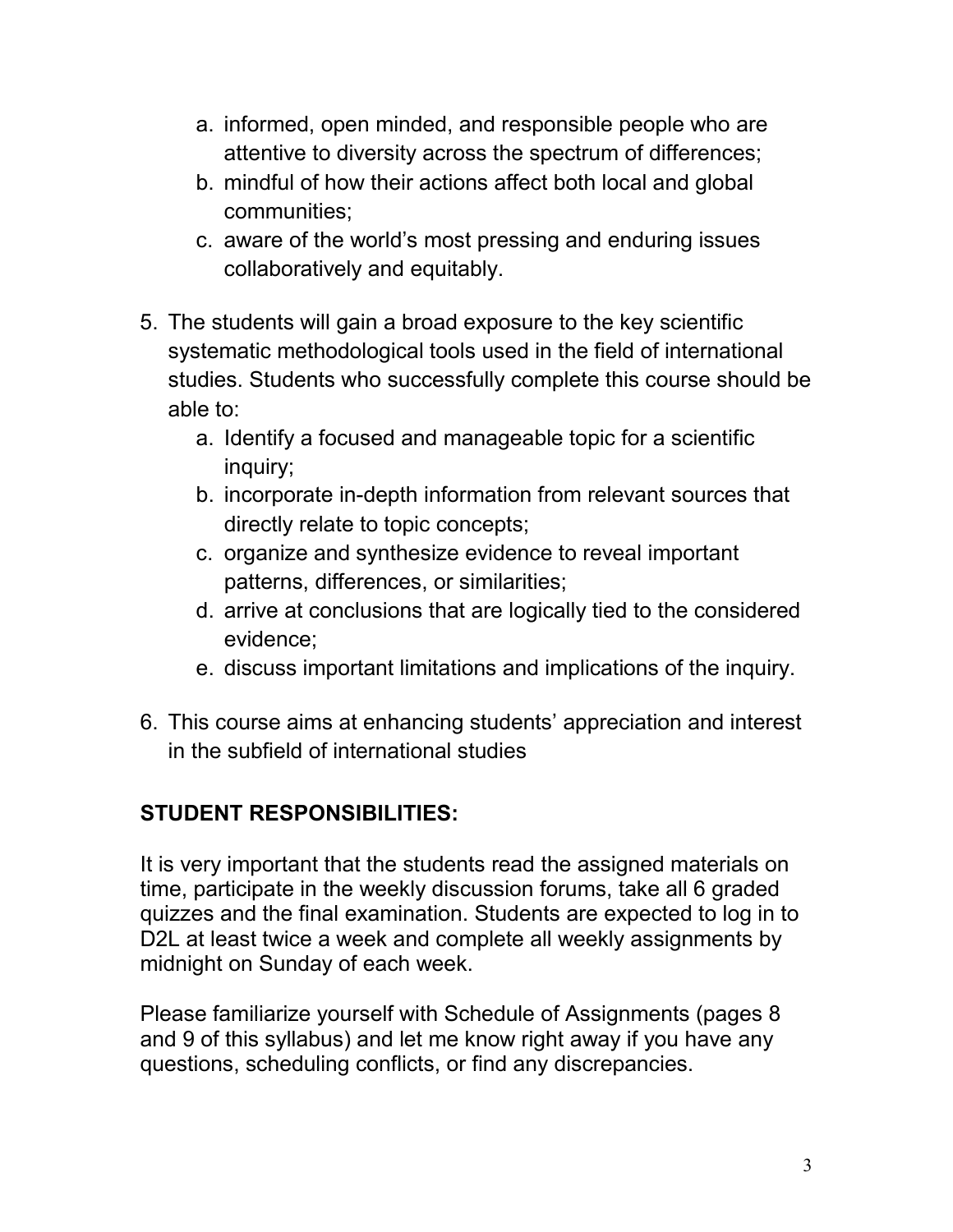## **GUIDELINES FOR ONLINE COMMUNICATIONS**

## **Email:**

- Always include the course number (POLS 3010) in subject line.
- Remember that without facial expressions some comments may be taken the wrong way. Be careful in wording your emails. Use of emoticons might be helpful in some cases.
- Use standard fonts (Arial 14 is recommended).
- Do not send large attachments without permission.
- Special formatting such as centering, audio messages, tables, html, etc. should be avoided unless necessary to complete an assignment or other communication.
- Respect the privacy of other class members.

## **GRADING POLICIES AND EVALUATION SYSTEM:**

Your grade in this course will include **5 online quizzes, 5 online discussions, and one online Final Exam (two-essay format).**

## QUIZZES:

There will be five graded quizzes, which will test your compliance with the reading assignments as well as understanding of the content. Quizzes will become available on Monday of every week at 12 am and will be locked on Sunday at 11:59 pm (see Schedule of Assignments for deadlines). Each quiz will cover the material of two or three chapters from the textbook. You can make up for a missed quiz during week 8, but unless you have a legitimate documented reason for missing it I will subtract 5 percentage-points from your quiz score.

#### DISCUSSION FORUMS

(Please refer to the Discussion Grading Rubric in Getting Started):

- Please note that all discussions (1-5) are mandatory and worth up to 5% points of your final grade.
- You have to post your response to the discussion prompt first in order to be able to read the other students' responses and to comment on them.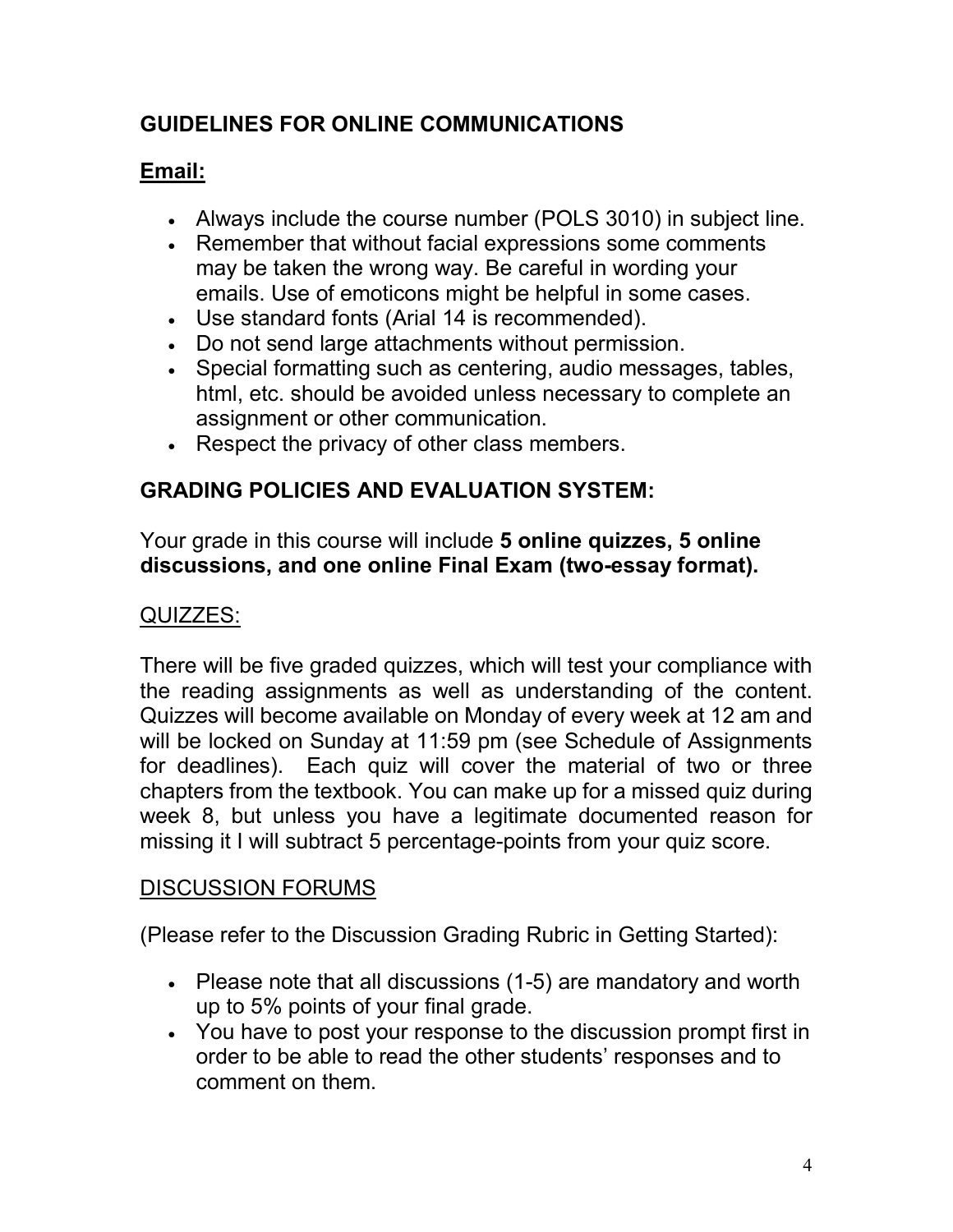- Try to maintain threads by using the "Reply" button rather starting a new topic.
- Do not make insulting or inflammatory statements to other members of the discussion group. Be respectful of others' ideas.
- Be patient and read the comments of other group members thoroughly before entering your remarks.
- Be positive and constructive in group discussions.
- Respond in a thoughtful and timely manner.

#### EXAMINATION:

The final exam will include two essay questions similar to the ones we tackle in the weekly discussion forums. Questions will be drawn randomly from a test bank. Please refer to the Exam Essay Grading Rubric in Getting Started module to understand my expectations and grading criteria for the final exam.

#### GRADING SUMMARY

| Five weekly quizzes<br><b>Five Discussions</b><br><b>Final Exam</b> |       | 30%<br>30%<br>40% |
|---------------------------------------------------------------------|-------|-------------------|
|                                                                     | Total | 100%              |

#### GRADING SCALE

| $90 - 100\%$ |
|--------------|
| 80-89%       |
| 70-79%       |
| 60-69%       |
| $0 - 59%$    |
|              |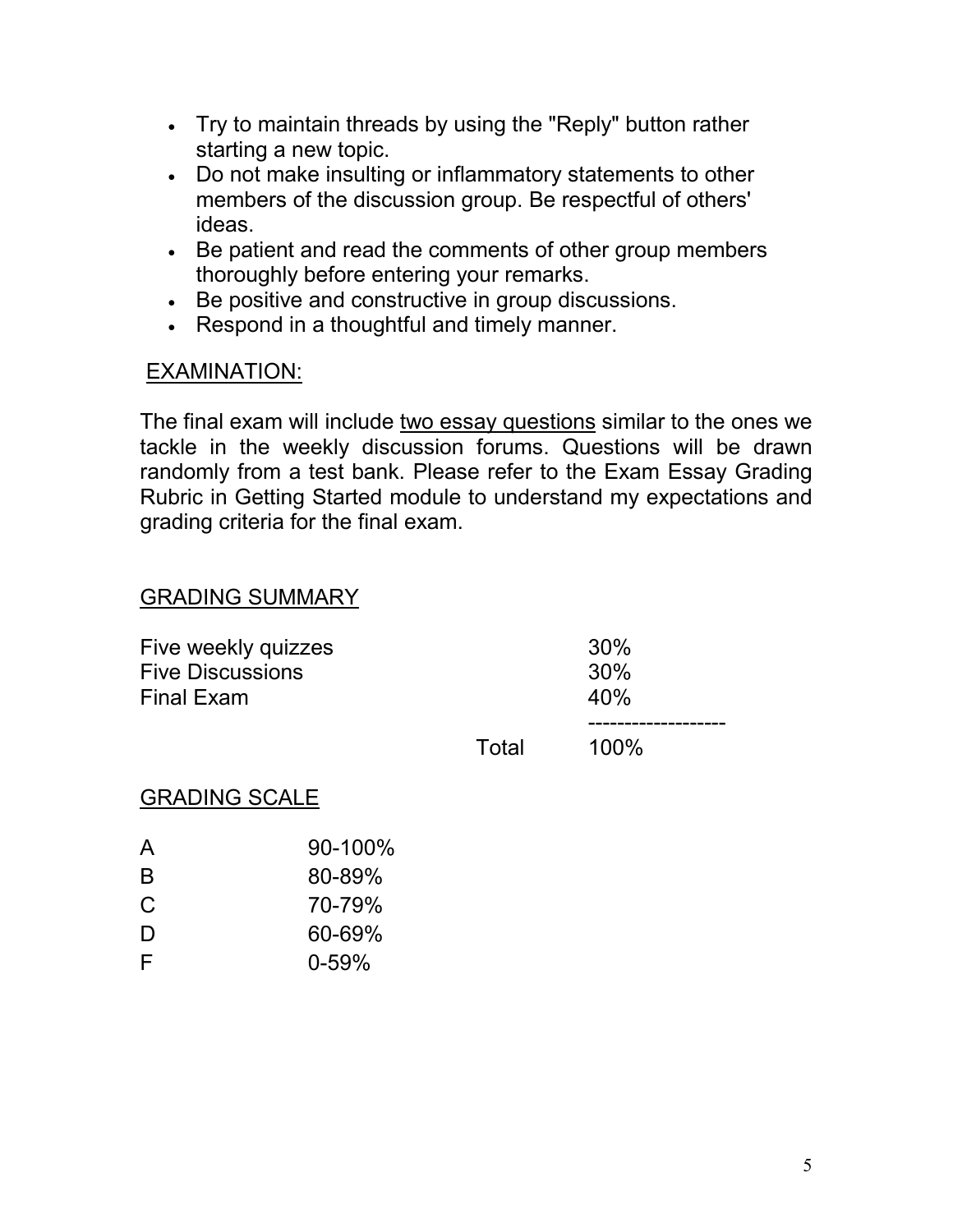**COVID-19 Syllabus Supplement – UPDATED January 10, 2022 for Spring '22**

**We should all continue to take steps to mitigate the spread of COVID-19. Masks are recommended for all faculty, staff, and students while indoors. To help keep our university community safe, vaccination and boosters are strongly encouraged and readily available, including at APSU's Boyd Health Services. Contact them at (931) 221-7107.**

**Any student exhibiting symptoms of COVID-19 should seek a test. If any student tests positive for COVID-19, or if an unvaccinated student is exposed to someone who has tested positive, that student is required to fill out the [COVID-19 Self-](https://cm.maxient.com/reportingform.php?AustinPeayStateUniv&layout_id=19)[Reporting Form](https://cm.maxient.com/reportingform.php?AustinPeayStateUniv&layout_id=19) and isolate for five days from the onset of symptoms. If fever-free without medication, and if other symptoms are improving, the student can return to normal activities on Day 6. The student is strongly encouraged to wear a mask through Day 10. To help prevent further spread, students who test positive should notify anyone with whom they were within six feet for more than fifteen minutes. Students missing class should email their instructors when possible. The COVID-19 vaccine, booster, and testing are still free and widely available through Boyd Health Services. Visit the [APSU](https://apsu.edu/coronavirus/index.php)  [Coronavirus Dashboard](https://apsu.edu/coronavirus/index.php) webpage for more information.**

#### **DISABILITY POLICY**

Any student who has a disability that may affect his/her academic performance is encouraged to contact Disability Support Services; telephone 221-6230; tty 221-6278; fax 221-7102.

#### **POLICY ON MINORS**

Minors accompanying staff, faculty, students, or visitors on campus are not permitted in classrooms. However, affiliated minors may utilize classrooms designated for use by a program approved by the university in which they are a participant.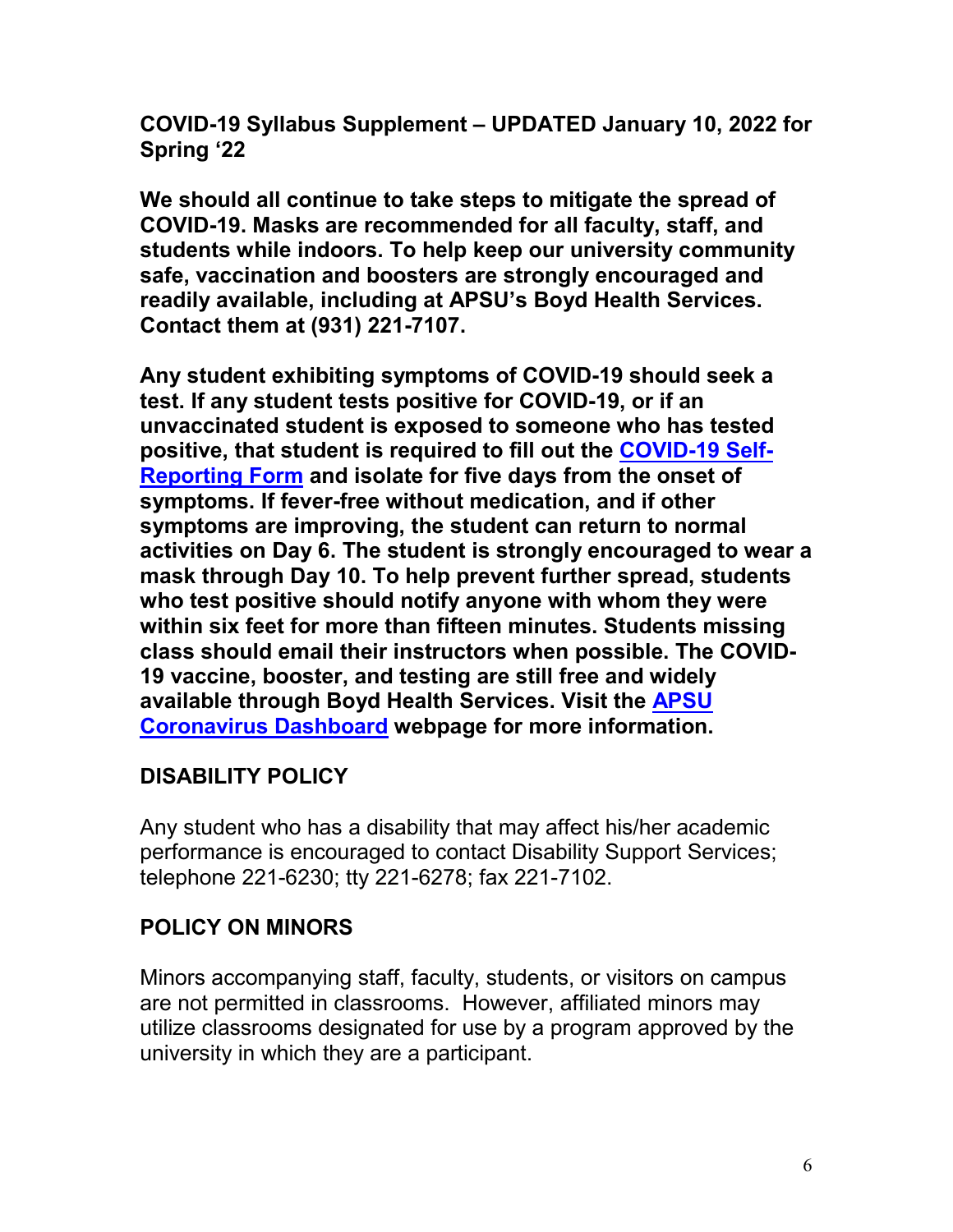### **ACADEMIC AND CLASSROOM MISCONDUCT**

Students are expected to conduct themselves appropriately at all times. Academic and classroom misconduct will not be tolerated. Students must read the "Code of Student Conduct" in the new [Student Handbook](https://www.apsu.edu/handbook/index.php) for an understanding of what will be expected of them within the academic setting. [Policy 3:005](https://www.apsu.edu/policy/3s_student_policies/3005-student-academic-misconduct.php) will be followed in reporting any suspected cases of academic misconduct:

## **SYLLABUS CHANGES AND CAVEAT**

The instructor reserves the right to make changes as necessary to this syllabus. If changes are necessitated during the term of the course, the instructor will immediately notify students of such changes both by individual email communication and posting both notification and nature of change(s) on the course bulletin board.

Policies and procedures may change due to extenuating circumstances.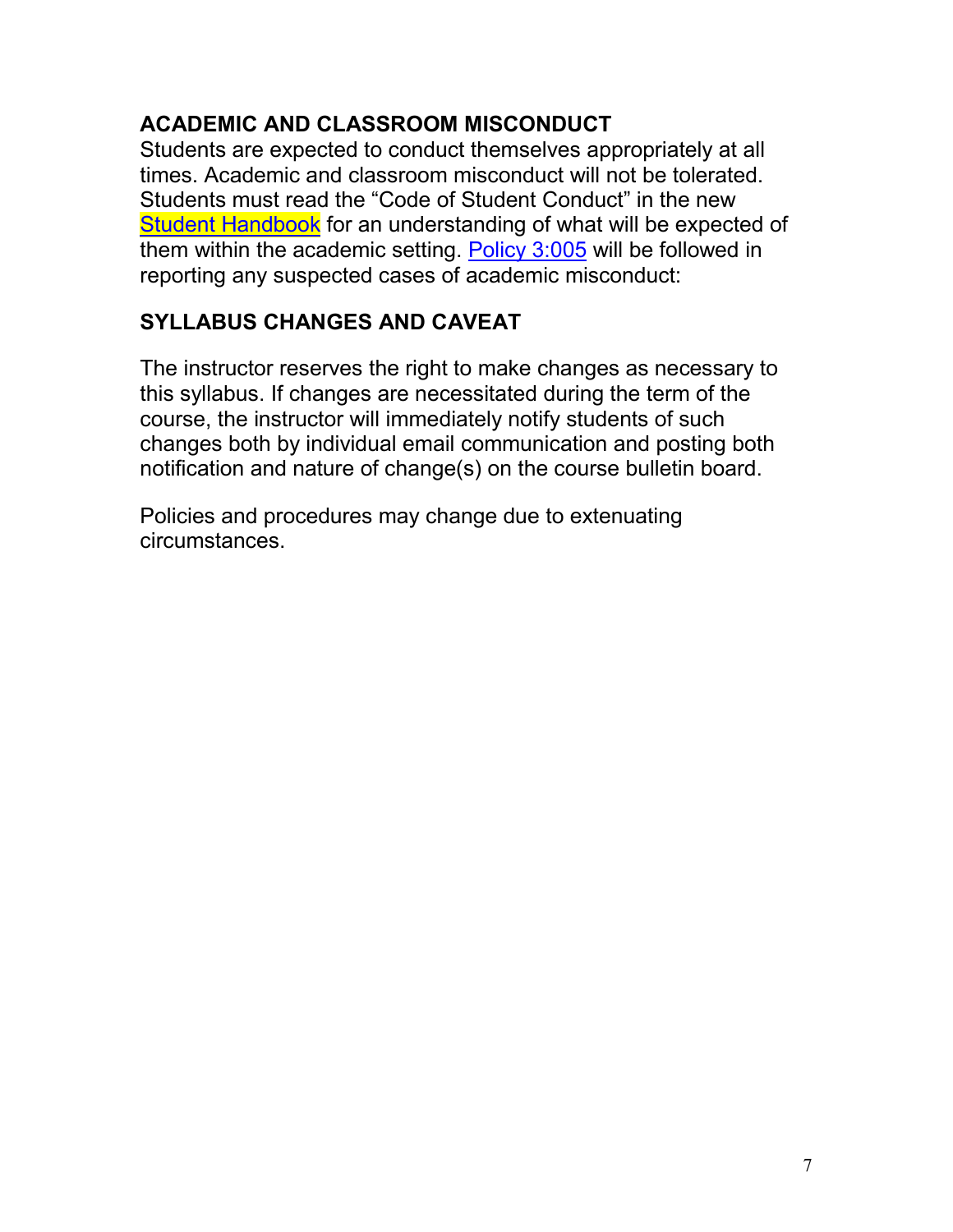#### **SCHEDULE OF ASSIGNMENTS:**

**Week 1 (March 16 - 20)** Get access to the online textbook resources and familiarize yourself with WWNorton InQuizitive Learning Tools by watching videos and reading instructions in WEEK 1 module.

> Chapter 1 INTRODUCTION **Introduction Forum in Discussions**

**Week 2 (March 21 - 27)** Chapter 2: STATES Chapter 3: NATIONS AND SOCIETY

> **Discussion #1 and Quiz#1 (chapters 1, 2, and 3) are due on Sunday March 27th at 11:59 PM.**

**Week 3 (March 28 – April 3)** Chapter 4: POLITICAL ECONOMY Chapter 5: DEMOCRATIC REGIMES

> **Discussion # 2 and Quiz # 2 (chapters 4 and 5) are due on Sunday April 3rd at 11:59 PM.**

**Week 4 (April 4 - 10)** Chapter 6: NONDEMOCRATIC REGIMES Chapter 7: POLITICAL VIOLENCE

> **Discussion # 3 and Quiz # 3 (chapters 6 and 7) are due on Sunday April 10th at 11:59 PM.**